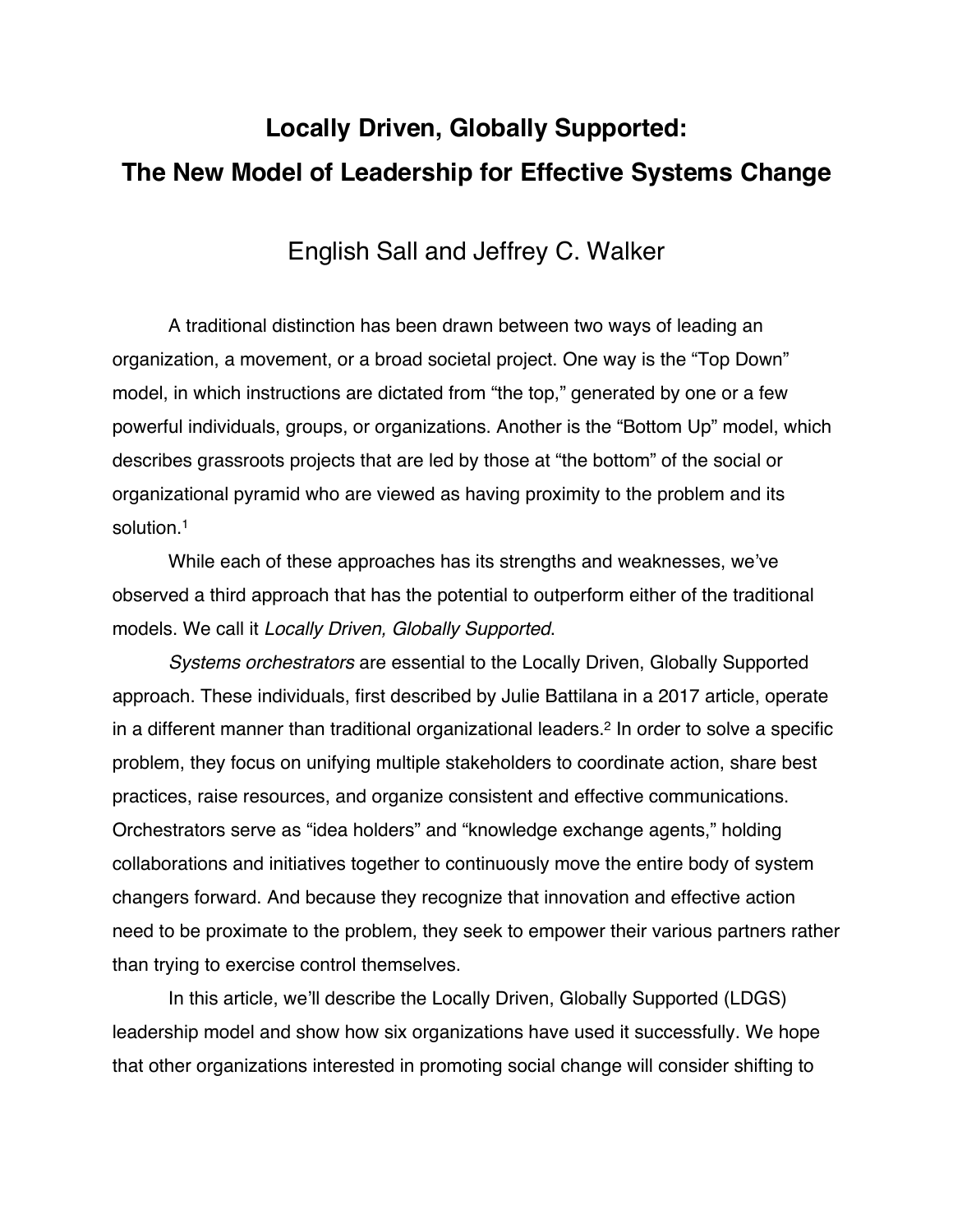this model—beginning with seeking out or developing potential systems orchestrators among their leaders or supporters.

## **Why Today's World Demands a New Model of Leadership**

Historically, the Top Down model was the most widely practiced approach to leadership. Today, however, it is primarily seen in the realms of government and corporate decision-making. Many leadership experts view Top Down leadership as largely obsolete except in military command-and-control structures, in regulatory systems where rules designed to ensure public health and safety need to be enforced, and in organizations in serious need of a turnaround. 3

In particular, the Top Down model has been shown to be inadequate as a way of leading efforts to generate broad-based social progress. Time and again, at the national, state, regional, local, and community levels, we've seen the failure of "silver bullet" solutions dictated from above. The most common cause of failure is the lack of feedback, input, or buy-in from those in the community who are most affected by the issues that the imposed solutions attempt to solve.

By contrast, the Bottom Up model strives to incorporate the insights of those who are proximate to the problems, who often know best what will and won't work for their communities. Bottom Up leadership seeks to reflect the democratic evolution of institutions brought forth by the people. However, Bottom Up leadership has problems of its own. While the "Let a thousand flowers bloom" philosophy underlying Bottom Up leadership typically encourages innovation, it tends to waste time and resources. Because it lacks any higher-level coordinating mechanism, the Bottom Up approach is unable to identify and scale the most innovative and powerful solutions.

Neither the Top Down nor the Bottom Up leadership model lends itself to the multi-dimensional approach needed for true collaboration or to the fluid, cyclical process of ideation and information sharing needed to solve the world's most complex problems. To meet these needs, we recommend a better model—the LDGS approach, which a number of successful organizations are already using. It marries the best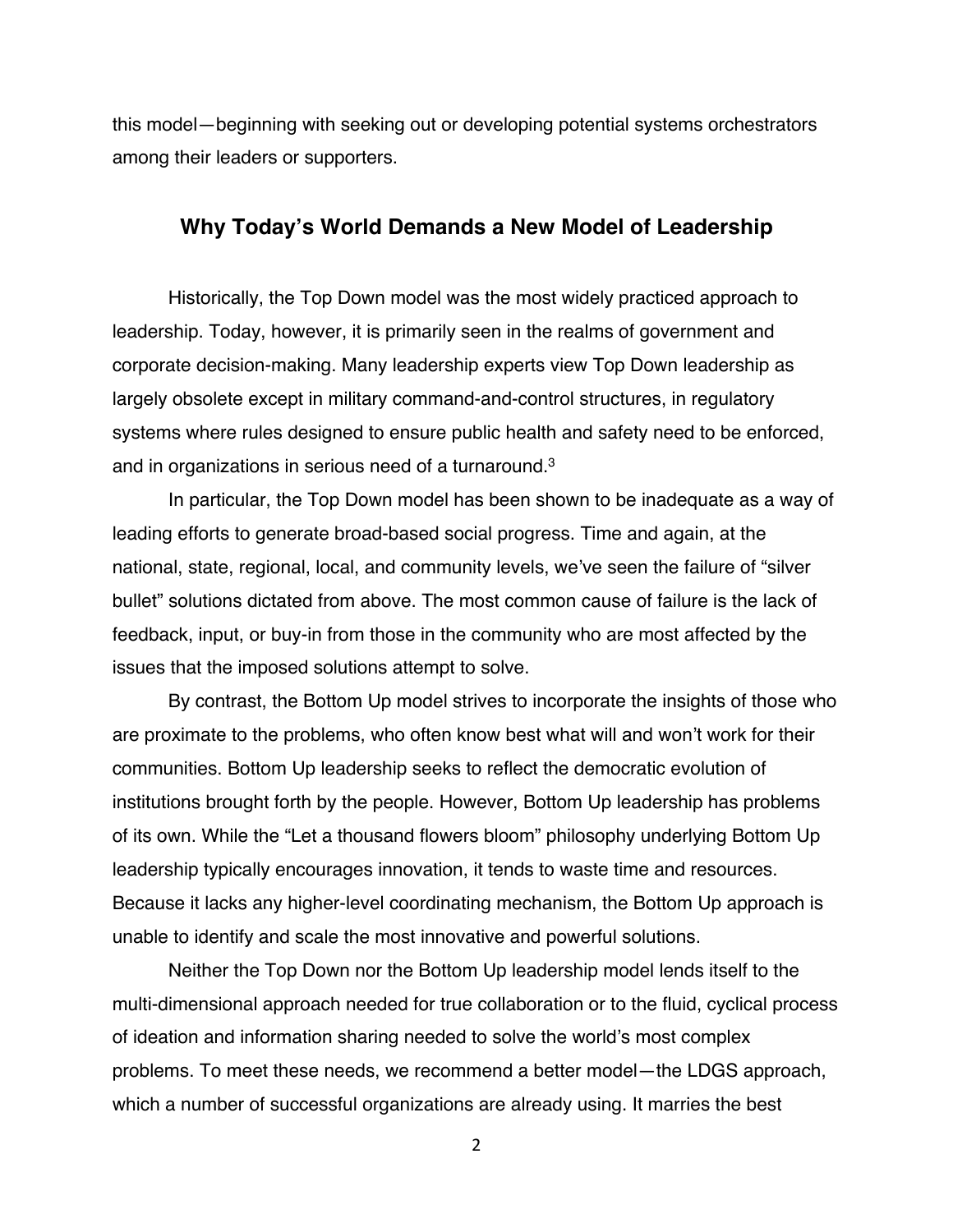elements of the Top Down and Bottom Up models to encourage an ego-less, fluid, intentional approach to addressing complex problems and changing complicated systems.

The LDGS model has historical roots. One early example of a locally driven movement that benefited from globally supported coordination was the Southern Christian Leadership Conference (SCLC), founded by Dr. Martin Luther King, Jr., in 1957. During the early years of the Civil Rights movement, local action groups operated independently, experimenting with various strategies and tactics to advance the cause of human rights. The SCLC did not control these groups, but it provided organizing support, training, communications strategy, and fundraising help. Thus, the Civil Rights movement benefited from both the creativity generated by the locally driven model and the coordination provided by the globally supported model.

More recent examples of locally driven movements that probably could have benefited from adopting the LDGS model include the Occupy Wall Street protests of 2011, the global climate protests of 2015, and the Women's March of 2017. These movements generated enormously popular energy and engagement, but they largely petered out because of a lack of coordination. If they'd had small, permanent, leadership organizations to help them organize, message, train, fundraise, and share best practices, they might have been more impactful.

Movements that use the LDGS model always have a *coordinating organization* to provide the connective glue that makes real impact possible. Such coordinating organizations typically share several key features:

- The coordinating organization employs or is built around one or more systems orchestrators who understand the LDGS model and are committed to implementing it.
- These systems orchestrators are focused on driving systems change—not through direct action but by helping to create an environment where change can happen.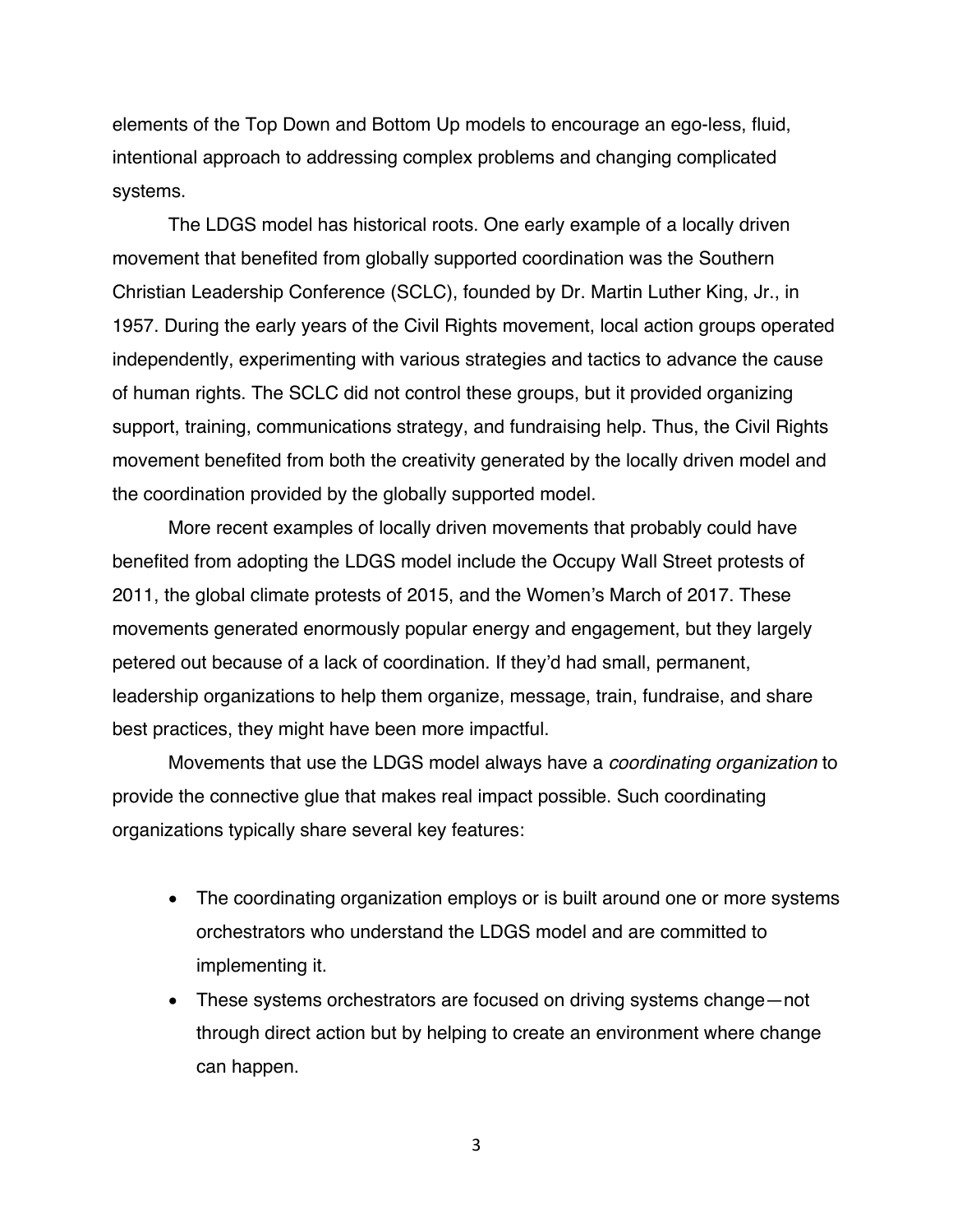- The coordinating organization promotes change using tools such as policy advocacy, persuading others to act, convening problem-solving gatherings, cataloguing best practices, and developing tools that make it easy to act.
- Systems orchestrators also help the movement to build and maintain forward momentum by tracking progress, holding people and groups accountable, celebrating successes, and keeping people focused on achieving the desired change.

## **Six Examples of How the New Model Works**

To see how LDGS leadership works, here are six examples of organizations that have used this model with significant success (see Table 1 on the next page). As we'll explain, each of these coordinating organizations drives change through an open, empowering approach that attracts partners and encourages them to coalesce around a shared plan with the potential to produce genuine social progress.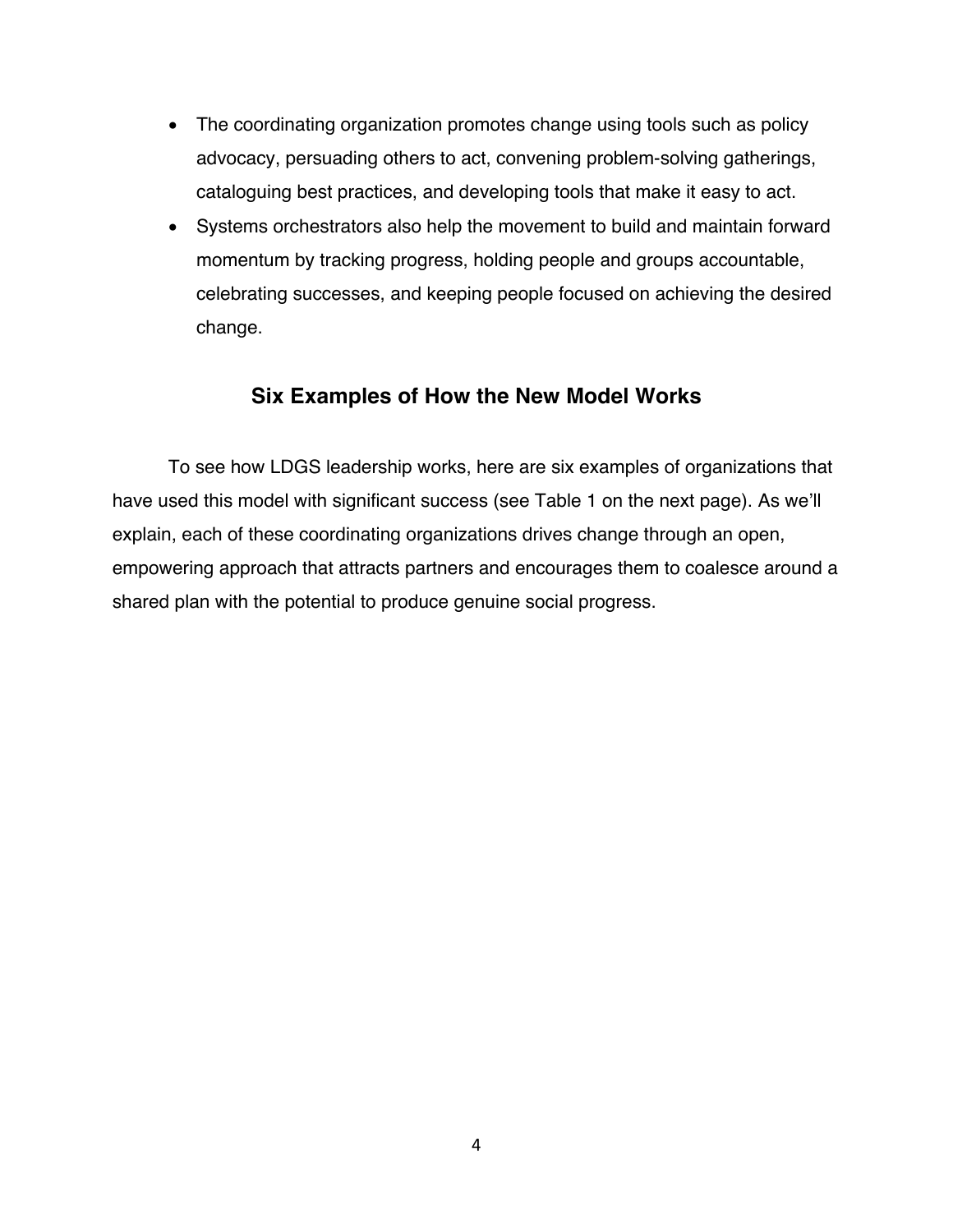| Table 1: Six Examples of the Locally Driven,<br><b>Globally Supported Leadership Model</b> |                               |                      |                                                        |                         |
|--------------------------------------------------------------------------------------------|-------------------------------|----------------------|--------------------------------------------------------|-------------------------|
| Coordinating<br>Organization                                                               | <b>Date</b><br><b>Founded</b> | <b>CEO</b>           | Goal                                                   | <b>Scope</b>            |
| GivingTuesday                                                                              | 2012                          | Asha Curran          | Increasing<br>generosity                               | Global                  |
| <b>Teach For All</b>                                                                       | 2007                          | Wendy Kopp           | Improving<br>educational<br>leadership                 | Global                  |
| <b>Community Solutions</b>                                                                 | 2015                          | Roseanne<br>Haggerty | Eliminating<br>homelessness                            | United<br><b>States</b> |
| GirlTrek                                                                                   | 1996                          | T. Morgan Dixon      | Increasing peer-<br>based health and<br>civic activism | United<br><b>States</b> |
| EducationSuperHighway                                                                      | 2012                          | Evan Marwell         | Providing<br>broadband access<br>to schools            | United<br><b>States</b> |
| Organize                                                                                   | 2013                          | <b>Greg Segal</b>    | Improving the<br>organ transplant<br>system            | United<br><b>States</b> |

## **GivingTuesday**

This initiative was created in 2012 around a simple idea: a day that encourages people to do good. Since then, GivingTuesday has grown into a global movement that unleashes the power of "radical generosity" around the world.4 Led by CEO Asha Curran and organized in partnership with a global network of formally affiliated leaders in 75 countries and hundreds of regions, as well as more loosely affiliated or completely unaffiliated organizations, communities, and generous individuals in every corner of the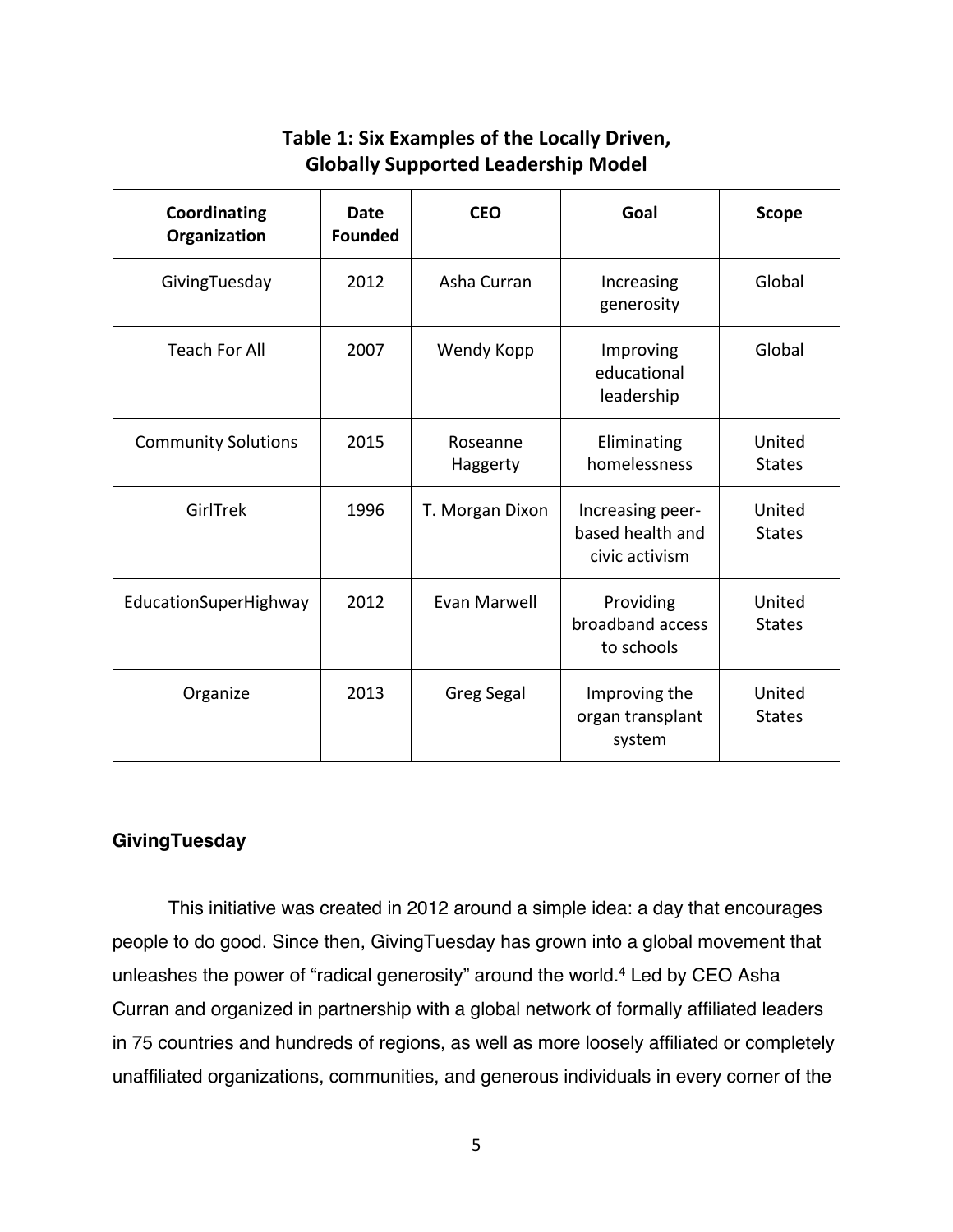globe, it's an independent nonprofit organization that creates global impact through its volunteer leadership ecosystem. In addition to raising some \$3 billion in a single 24 hour period in the U.S. alone in 2020, its global network collaborates year-round to inspire generosity around the world, recording billions of acts of generosity annually.

The impact of GivingTuesday depends upon its use of the LDGS model. The central nonprofit, which calls itself the "nucleus" of the global effort, provides services and support that only a global organization could generate. For example, it raises funds from foundations, corporations, and individuals to support the creation of systems to track effectiveness, to develop creative communications, to build capacity, to provide research, and to sponsor gatherings and virtual connections among their proximate partners. This coordinating organization also provides local groups with resources, guides, and toolkits, but use of these resources is optional, under the organization's "tools, not rules" principle.

Ongoing measurement and learning are key components in the work of the GivingTuesday ecosystem. Understanding what works and what doesn't enables the replication of good ideas in hundreds of different regional and cultural contexts. There is more than one pathway to impact, and GivingTuesday approaches measurement with that understanding.

GivingTuesday, then, features distributed leadership, yet it is highly structured. Co-ownership is a guiding principle of the movement. While local leaders control how the initiative manifests in their own communities, they are unified by an overarching vision of a more generous world.

#### **Teach For All**

Led by Wendy Kopp, who was previously CEO and founder of Teach For America, Teach For All is developing collective leadership training to improve education and expand opportunity for all children. Rather than a Top-Down organization with a controlling role, it is a "locally rooted, globally informed network" of 60 independent partner organizations supported by a global organization that works to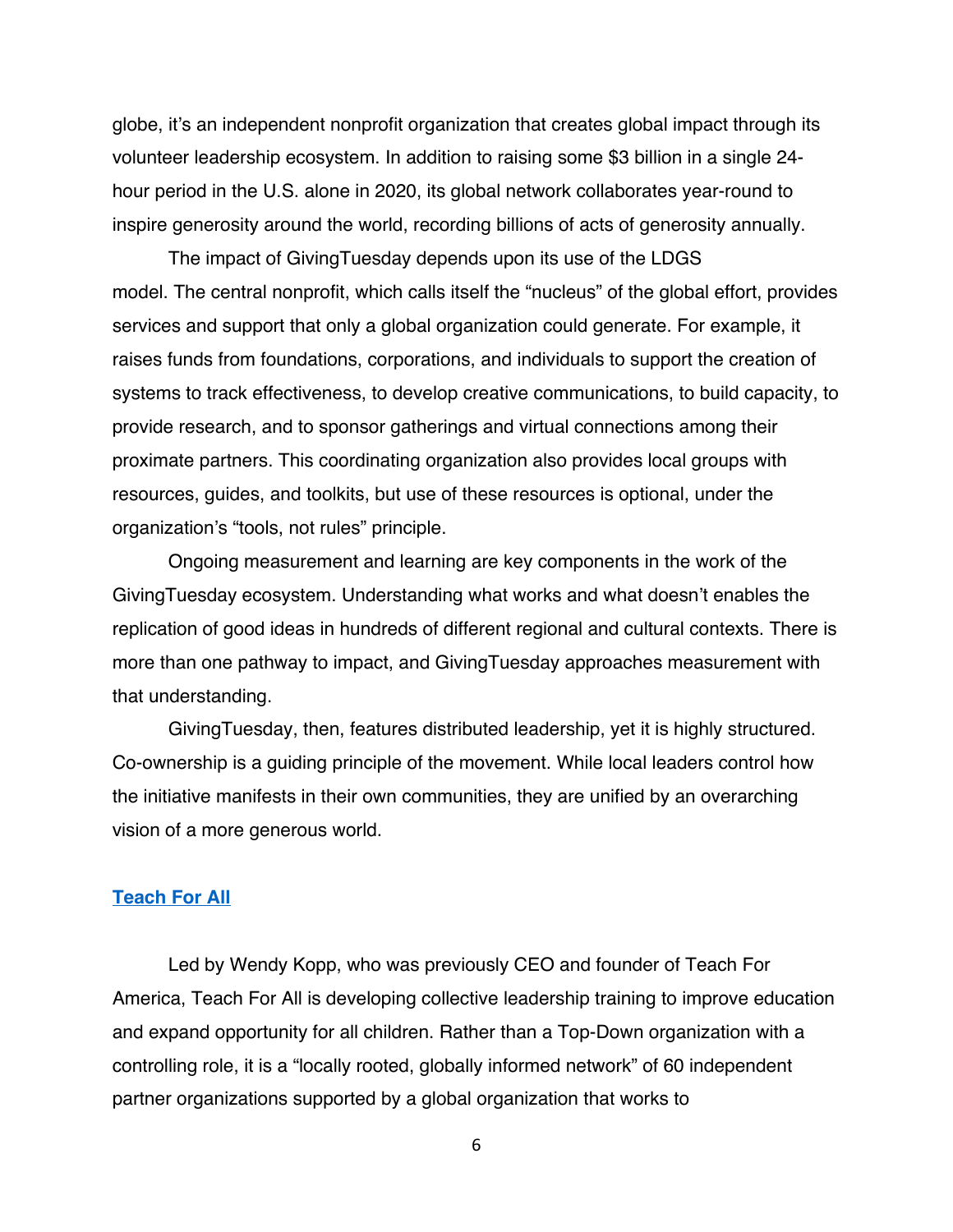accelerate the network's progress.

Teach For All's use of the LDGS model is reflected in a number of specific practices. For example, Teach For All doesn't initiate the movement's expansion into any given country. Rather, local social entrepreneurs decide to pursue the idea, often inspired by other network organizations in their regions of the world. Teach For All's global team follows their lead, helping them learn about the approach and develop contextualized plans to adapt it to their countries.

Furthermore, while Teach For All's network partners are united around a shared purpose, a theory of change, a set of unifying principles, and a number of programmatic and organizational commitments, there's no prescribed approach to living into these commitments. Rather, network partners make their own choices, informed by their context, culture, and opportunities. As founder Wendy Kopp explained in an article coauthored with two other Teach For All Leaders:

We've seen that differences in culture, experience, and circumstance generate new ideas and novel approaches. We never could have imagined the innovations that staff members, teachers, alumni, students, community partners and others across our network have pioneered in a single decade, and the ways in which network partners inspire and enable each other to meet higher and higher bars.<sup>5</sup>

Teach For All's coordinating organization uses its resources to accelerate progress in a number of ways—building awareness of the network's approach; generating global resources and relationships; providing coaching and consulting to network partners, enabling network connectivity, and providing access to learning experiences and tools from the network. At the same time, partner organizations and the teachers and alumni affiliated with them use the network to share ideas and innovations across borders, making it easier for promising ideas to be recognized and adopted in countries around the world. Thus, the systems orchestrators who staff Teach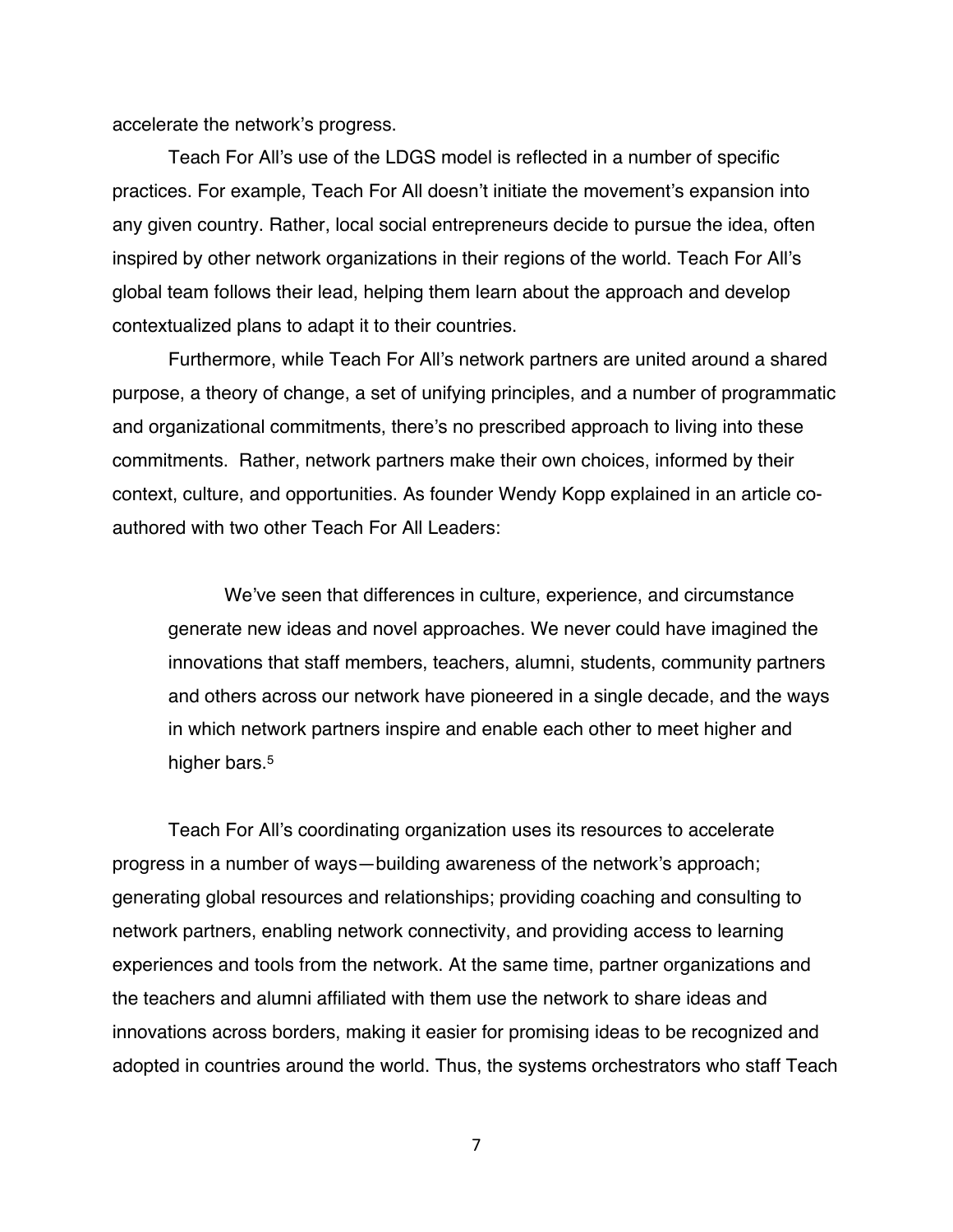For All's coordinating team provide the collaborative glue that holds the network together.

#### **Community Solutions**

In 2015, led by Rosanne Haggerty, Community Solutions launched Built For Zero, a network of cities and counties committed to ending homelessness, beginning with chronic and veteran homelessness. Since then, it has grown into a movement of more than 80 communities in the United States that are working to prove that the problem of homelessness is solvable. In April, 2021, Community Solutions won the \$100 million award from the McArthur Foundation's 100&Change competition.

Community Solutions does not impose a one-size-fits-all model on the communities it works with. Instead, it works with leaders from a range of organizations in each participating city, county or region to form a single, community-wide team to reach a homelessness rate of "functional zero"—that is, rare overall and, when it occurs, quickly resolved. Local team members typically include homeless services providers, government agencies, and Veterans' Affairs offices, as well as church and civic groups. Community Solutions coaches these teams in adopting the shared, measurable aim of ending homelessness and in organizing their efforts through a collaborative, data-driven process. These teams create and maintain a complete, person-specific real time record of homelessness that is continuously updated. Teams use this data to meet the needs of individuals experiencing homelessness and streamline the process of moving people into stable homes; to constantly assess what strategies are most successful in reducing homelessness, and to track how homelessness itself is shifting and where efforts and investments can have the greatest impact on reductions.

As various tactics are devised and tested in particular communities, the resulting insights are shared by Community Solutions' coordinating team of systems orchestrators, facilitating learning and growth around the country. These efforts have already been so successful that 14 of the communities partnering with Community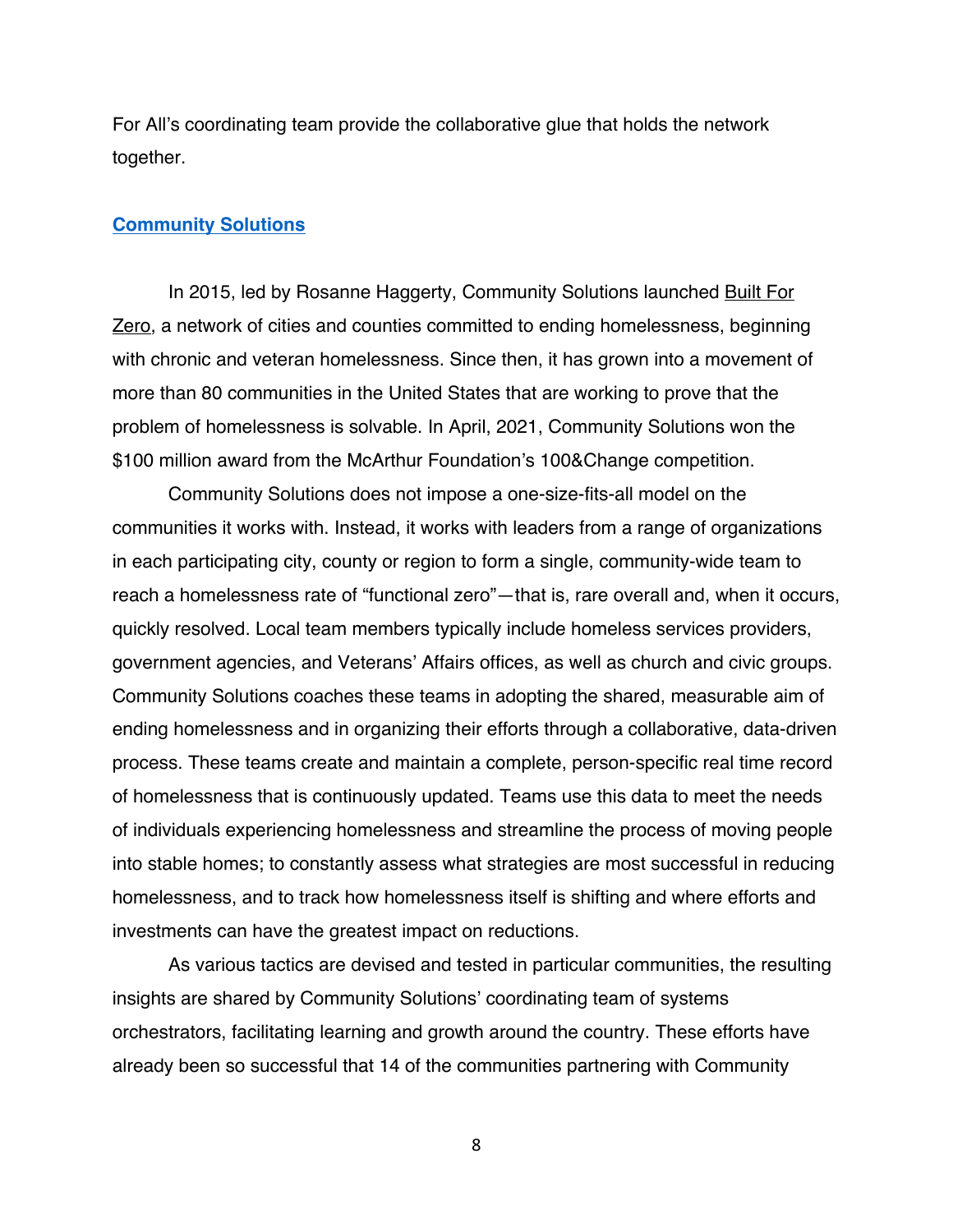Solutions have effectively ended veteran or chronic homelessness, and more than half have seen statistically significant reductions.

#### **Girl Trek**

Led by T. Morgan Dixon and Vanessa Garrison, GirlTrek is the largest public health nonprofit for African-American women and girls in the United States. GirlTrek encourages its one million members to use walking as a practical first step to inspire healthy living, families, and communities through advocacy efforts and a civil rightsinspired health movement. GirlTrek members support local and national policies to increase physical activity through walking, improve access to safe places to walk, protect and reclaim green spaces, and improve the walkability and built environments of 50 high-need communities across the United States.

GirlTrek has a relatively small central support team; most of its work is done on the local level by community organizers. But in the spirit of LDGS leadership, the systems orchestrators employed by the core organization leverages technology and new media to connect members and train organizers. The coordinating organization also sponsors research around health improvements, gathers stories around community-wide changes, and conducts national awareness campaigns to inspire members to form and sustain life-saving habits.

Having built an energized base of nearly ten percent of all Black women in America, GirlTrek is now advancing a health justice agenda to eliminate systemic barriers to health and advocate for policy change, both locally and nationally.

#### **EducationSuperHighway (ESH)**

Founded by Evan Marwell in 2012 with the mission of upgrading Internet access for every public school classroom in America, ESH played a crucial role in connecting 43 million students to high-speed Internet. Thus it helped close the K-12 classroom connectivity gap that had previously divided the U.S. educational landscape into digital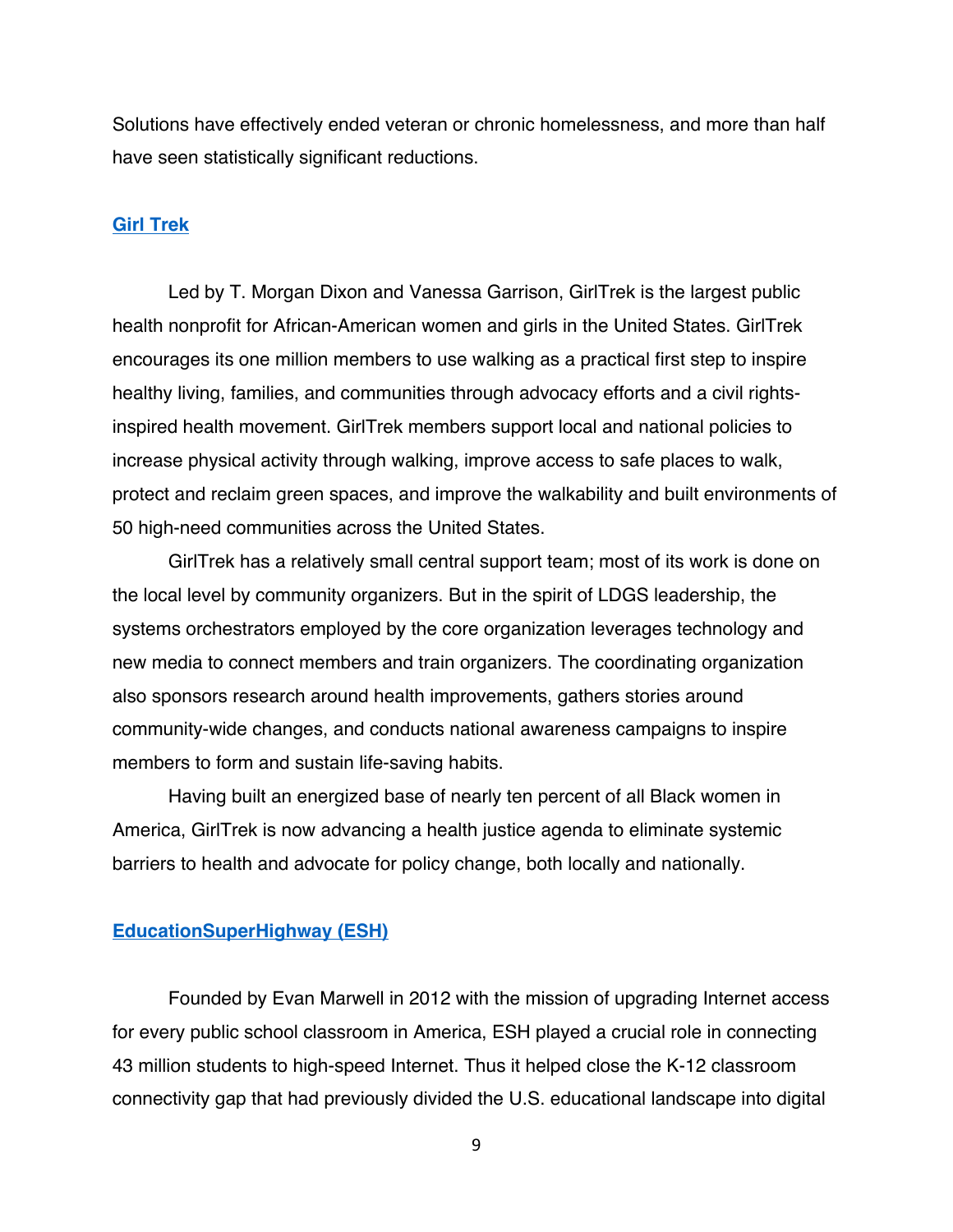haves and have-nots. To achieve this goal, ESG took a series of steps to create an environment in which dramatic national change was possible, including:

- Running the National School Speed Test, which created the first-ever data set to quantify the broadband challenge and demonstrate its solubility—a growth in awareness that convinced President Obama and governors in all 50 states to make upgrading school access a priority.
- Pushing lawmakers to modernize the FCC's E-rate program and persuading 23 governors to put up hundreds of millions of dollars in matching funds for fiber construction.
- Building consensus around the goal of broadband upgrade, providing tools to simplify technical decisions for schools, and creating a price transparency web site that helped drive the cost of bandwidth down by 92 percent over five years.
- Tracking progress through an annual State of the States report, which held schools and governors accountable while also encouraging partners to then celebrate success.

The systems orchestrators at ESH also built partnerships with nonprofits, state and federal agencies, foundations, and community school systems, thereby driving progress from both the top and the bottom simultaneously. Having completed its mission, EducationSuperHighway ceased operations in the fall of 2020.

### **Organize**

Organ transplantation is a remarkable medical technique that makes possible some 39,000 operations in the United States annually, many of them life-saving. Yet the organ donation system behind these operations is highly inefficient, resulting in an estimated failure to recover and use up to 28,000 organs that become available every year.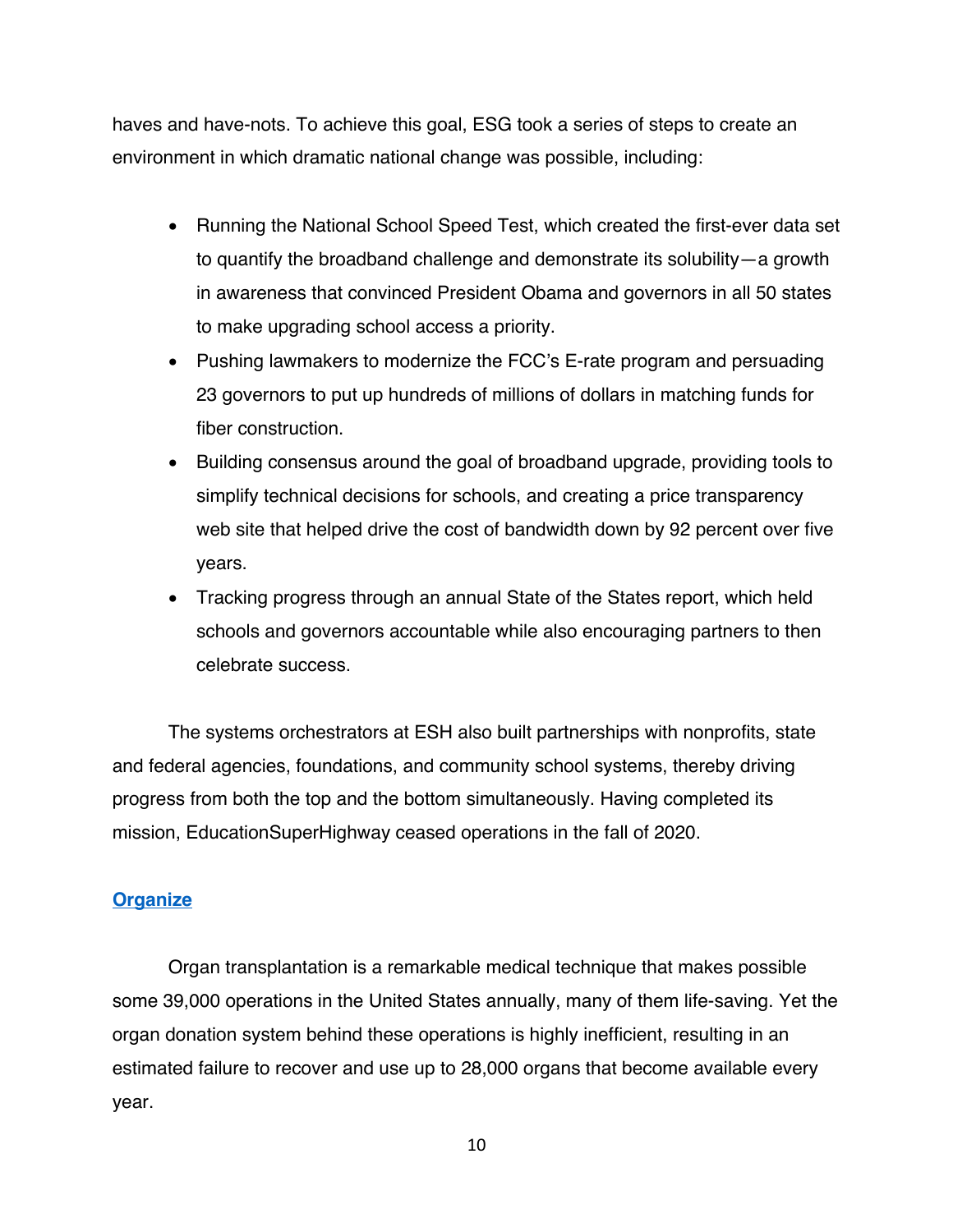Organize is a nonprofit that is working to radically transform this failed system, whose problems are driven largely by the poor performance of organ procurement organizations (OPOs) that enjoy a government-mandated monopoly over the process. The systems change approach that Organize has developed is built on three pillars: pressing Congress to investigate the poor performance of the OPOs; encouraging the Department of Health and Human Services to hold OPO's accountable by enforcing recently developed metrics; and reforming government and oversight structures for OPOs, including the creation of a dedicated Office of Organ Policy. The systems orchestrators at Organize coordinates with patient advocates to raise the profile of this issue and communicate the urgency of the ongoing organ shortage, while also working closely with the government agencies most able to implement solutions.

For example, Organize served as the Innovator in Residence in the Office of the Secretary of the U.S. Department of Health, where it led research that ultimately informed an Executive Order and subsequent regulation to reform OPOs. Organize's research has also been heavily cited in ongoing, bipartisan, and bicameral OPO investigations by the Senate Finance Committee and the House Committee on Oversight and Reform. Essentially, Organize empowers and amplifies patient voices in the media as well as direct advocacy, and then works closely with government officials to channel that energy into well-crafted, scientifically-based reforms to better serve patients and achieve greater equity in the organ donation system.

## **The Crucial Role of Systems Orchestrators**

As the figure below suggests, the Locally Drive, Globally Supported model implies a cyclical approach to knowledge creation, knowledge sharing, collaboration, and systems change. Innovation occurs through a continuous circle or spiral of energy, egoless collaboration, and orchestration, rather than through the power dynamics that have been historically embedded in the traditional Top Down and Bottom Up models and operationalized through "savior" and "extraction" approaches.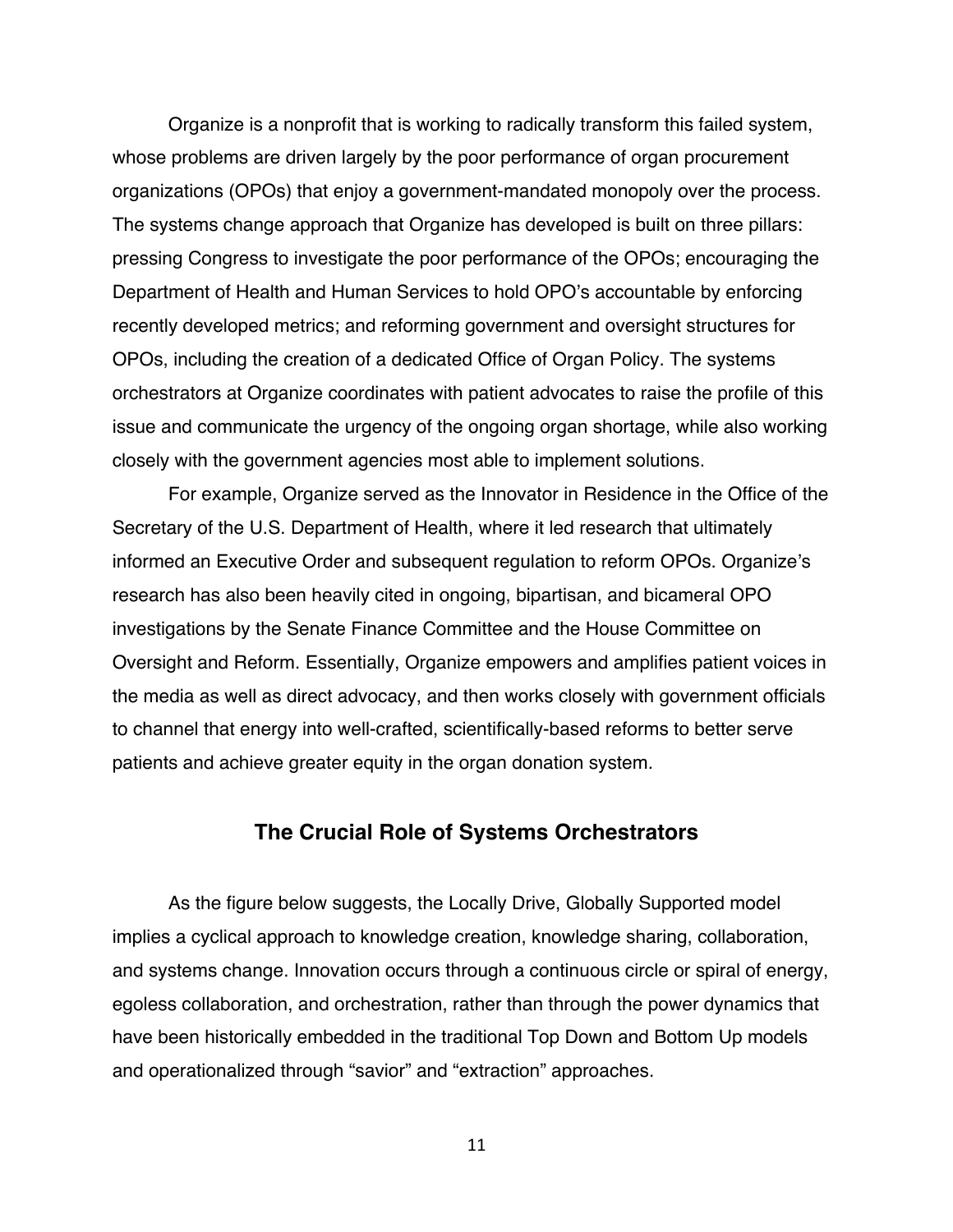

The six exemplary cases we described in this article illustrate the fact that the LDGS leadership model requires coordinating organizations that are prepared to tackle a wide range of activities. This makes filling the role of systems orchestrator particularly challenging. In Julie Battilana's words, systems orchestrators must "harness the power of others by finding and cultivating leadership among them—strengthening their skills, values, and sense of responsibility to act and coordinate with each other in the pursuit of social change."6 It's a job that requires both a strong sense of self and a "managed ego" that doesn't need the adrenaline jolt provided by power or prestige to remain energized and committed.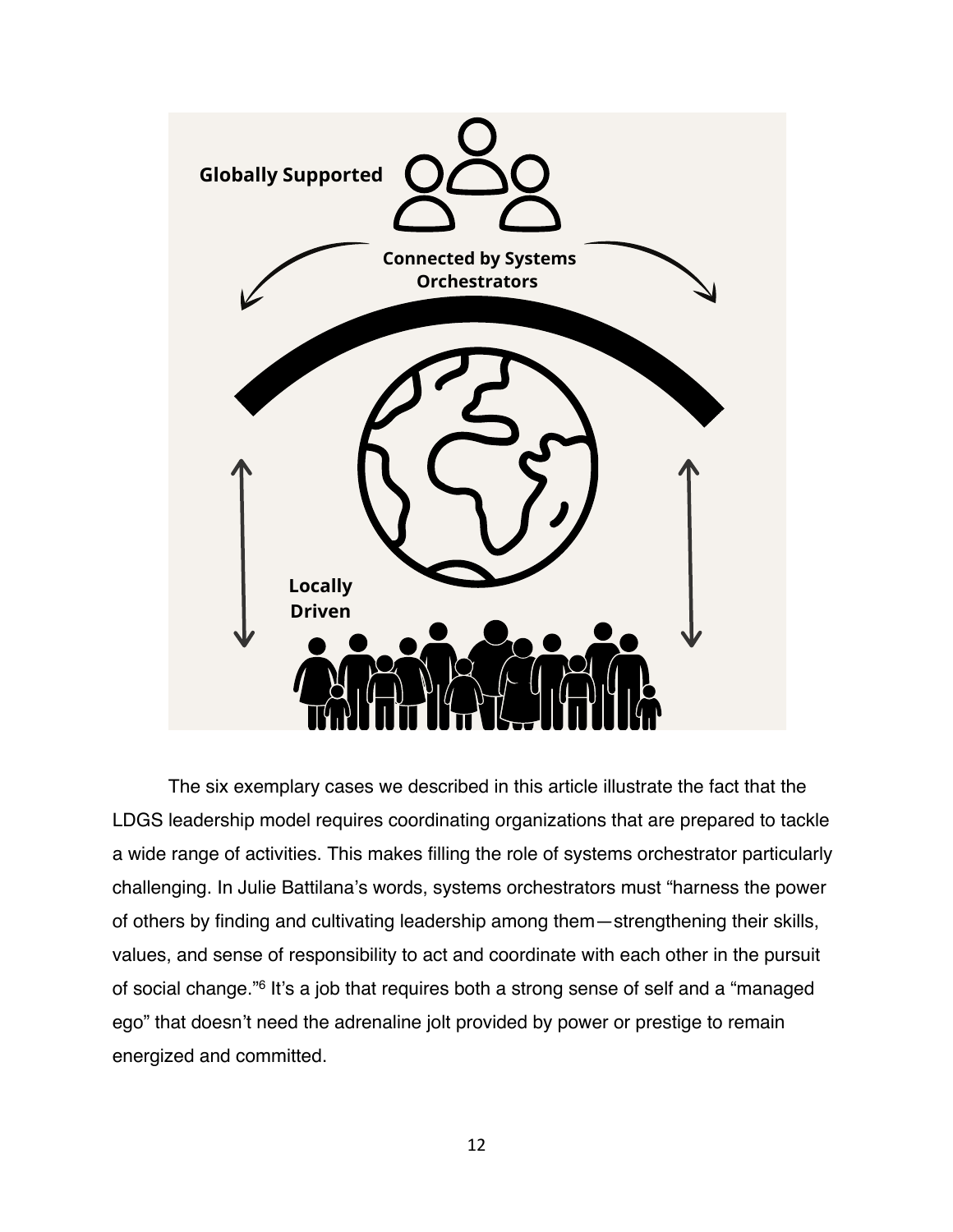As we've seen, the LDGS model is already highly active in the nonprofit social change space. We believe the same model could be effective in other arenas, particularly in government-led collaborations, where innovation and best practices can be used to unify action by stakeholders in addition to government such as nonprofits, corporations, foundations, religious institutions, academic researchers, and individuals, all guided by the voices of those proximate to the problems.

Certain for-profit companies have long used models that resemble the LDGS approach. For example, IBM/JPMorgan/P&G moved with positive results from top down central units that told everyone what to do to shared-value cultures for their central groups like human resources, computer services, real estate management. These groups serve the units in the field and are evaluated by those in the field based on how effectively they help them succeed. Companies like those could learn from their internal successes and partner with other stakeholders to tackle large systems issues that are important to them and their employees such as job training, health care access, voting rights protection, educational reform, and so on.

## **How Organizations Can Begin to Apply the LDGS Model**

Philanthropists, governments, corporations, nonprofits, and other stewards of resources that would like to begin using the LDGS model to promote social change can take a number of useful steps. These include:

- Setting up small organizations at modest cost, staffed by systems orchestrators, with a mandate to unify actions by a range of stakeholders around large-scale change.
- Building initiatives and entities in which these systems orchestrators can be embedded to take movements and strategies further.
- Creating teams of systems orchestrators trained and empowered to bring system change skills to empower those who are proximate to social problem and enhance cooperation among them.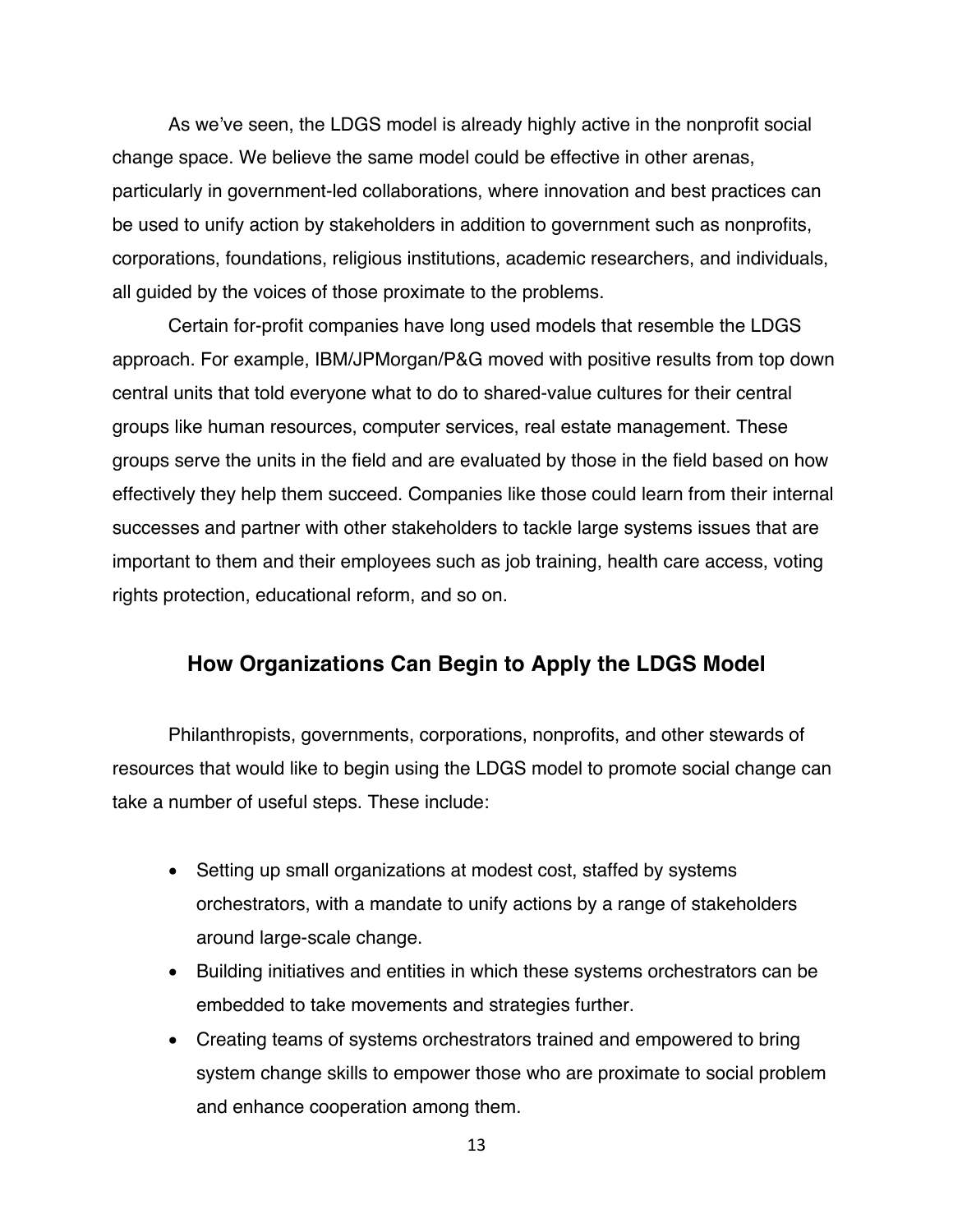• Developing systems to capture the dynamics, relationships, and successes of the LDGS approach in a meaningful, measured way.

Creating roles for systems orchestrators at the helm of systems change organizations is crucial to tackling complex global problems. There are endless possibilities for how systems orchestrators can make lasting and resilient change by putting the LDGS model into practice.

\* \* \*

**Jeffrey C. Walker** is the author of the book *The Generosity Network* and a number of articles on systems change. Formerly vice chairman of JPMorgan Chase and founder and head of JPMorgan Partners, he is chairman of New Profit, chairman of the University of Virginia Contemplative Sciences Center Advisory Board, and partner in the CHAP frontline health initiative, as well as serving on the boards of the African Philanthropy Forum and the Leadership Now Democracy Reform Project.

**English Sall** holds a PhD in Industrial and Organizational Psychology and is a board member of the Sall Family Foundation as well as the boards of several global health and development organizations. English is also the co-founder of Embark, a gender justice initiative serving grass roots feminist movements and is currently serving as a post-doctoral fellow at the Carolina Health Informatics Program at University of North Carolina Gillings School of Global Public Health.

<sup>1</sup> Matthias Hiller, 2010, https://www.grin.com/document/200183